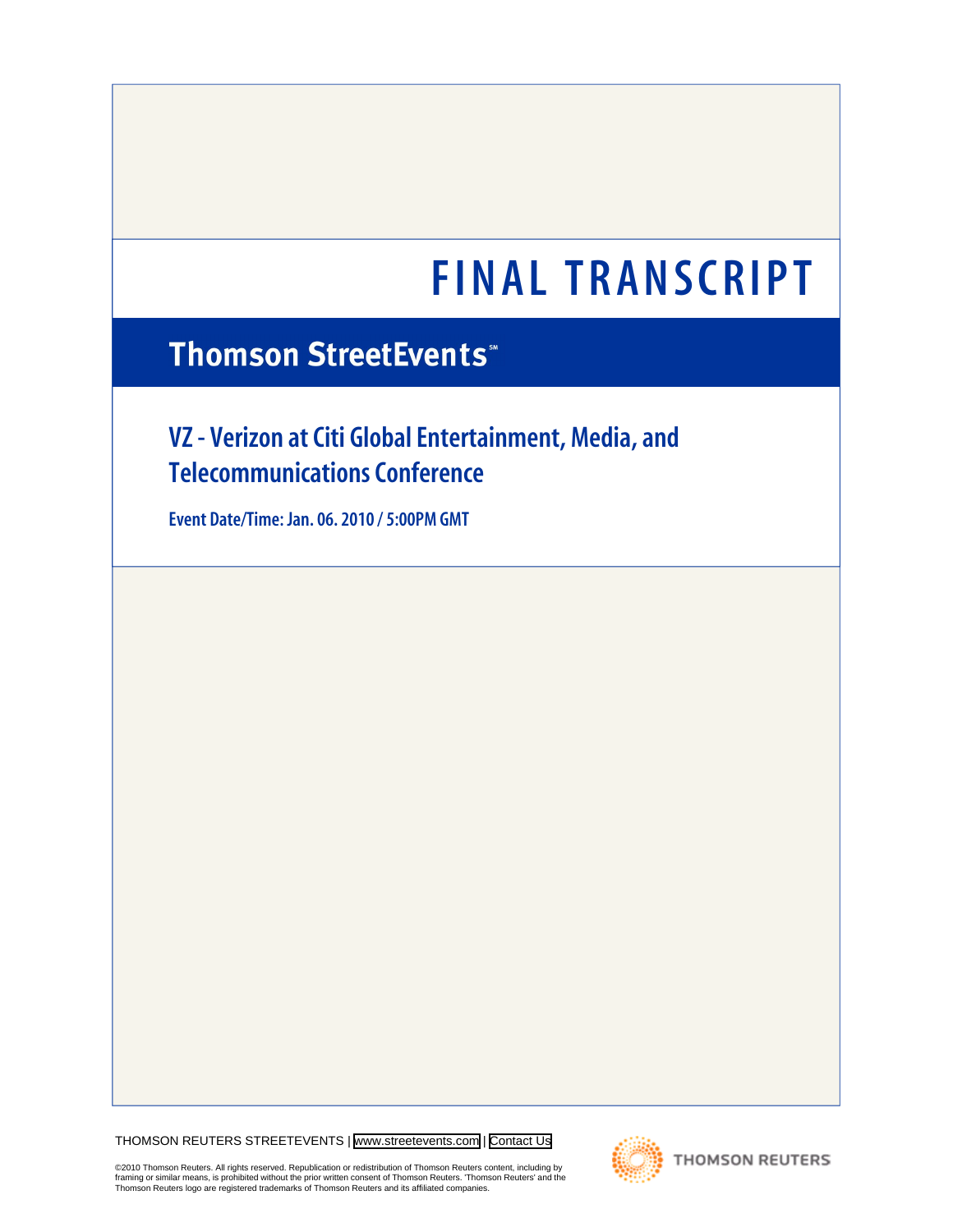# **CORPORATE PARTICIPANTS**

#### **[Ivan Seidenberg](#page-1-0)**

*Verizon Communications Inc. - Chairman, CEO*

# **CONFERENCE CALL PARTICIPANTS**

**[Mike Rollins](#page-1-1)** *Citigroup - Analyst*

# <span id="page-1-1"></span>**PRESENTATION**

#### **Mike Rollins** *- Citigroup - Analyst*

(Audio in progress). Please note that disclosures are available at the registration desk. For those joining us via webcast, I am Mike Rollins, telecom analyst for Citi Investment Research.

<span id="page-1-0"></span>For our next fireside chat, let's welcome back Ivan Seidenberg, Verizon's Chairman and Chief Executive Officer, with an opportunity to discuss how Verizon is positioning its assets and its strategy within the broader EMT landscape. Thanks very much for joining us today.

**Ivan Seidenberg** *- Verizon Communications Inc. - Chairman, CEO*

Good morning, Michael. Good morning, everyone.

# **Mike Rollins** *- Citigroup - Analyst*

I guess to get us started, how would you rate 2009 as a year for Verizon and what are your key goals and priorities for 2010?

# **Ivan Seidenberg** *- Verizon Communications Inc. - Chairman, CEO*

2009 for us, I would characterize as a good, solid year for us. Had good revenue growth, solid revenue growth, modest where we had revenue growth. I think we had good volume growth across our business.

We were down a little bit. EPS, I think most of you will know that reported numbers in 2008 were \$2.54. When you look at the end of the day in 2009, we're probably going to be down maybe roughly \$0.13 to \$0.15. Most of that will be pension headwinds.

So, if you look underneath the numbers, we had reasonably good growth for the year. We strategically completed Alltel. Got a good head start on integration. We announced the transaction with Frontier. We are well on the way to closing that.

We're four-fifths of the way through our FiOS build, so, Michael, I would say that 2009 was a really solid year in light of the overall economy that we operated in.

When we look at 2010, for us 2010 looks like a year in which we can really build a strong base for the next three years. We're very excited about the pending rollout of 4G. We complete our FiOS build at the end of 2010.

So we have a real opportunity to concentrate on good business fundamentals -- revenue growth, churn reduction, and profitability and generation of cash. I think when we look at that, we're really good. We have no strategic necessity that would cause us to have to go off and do something different.

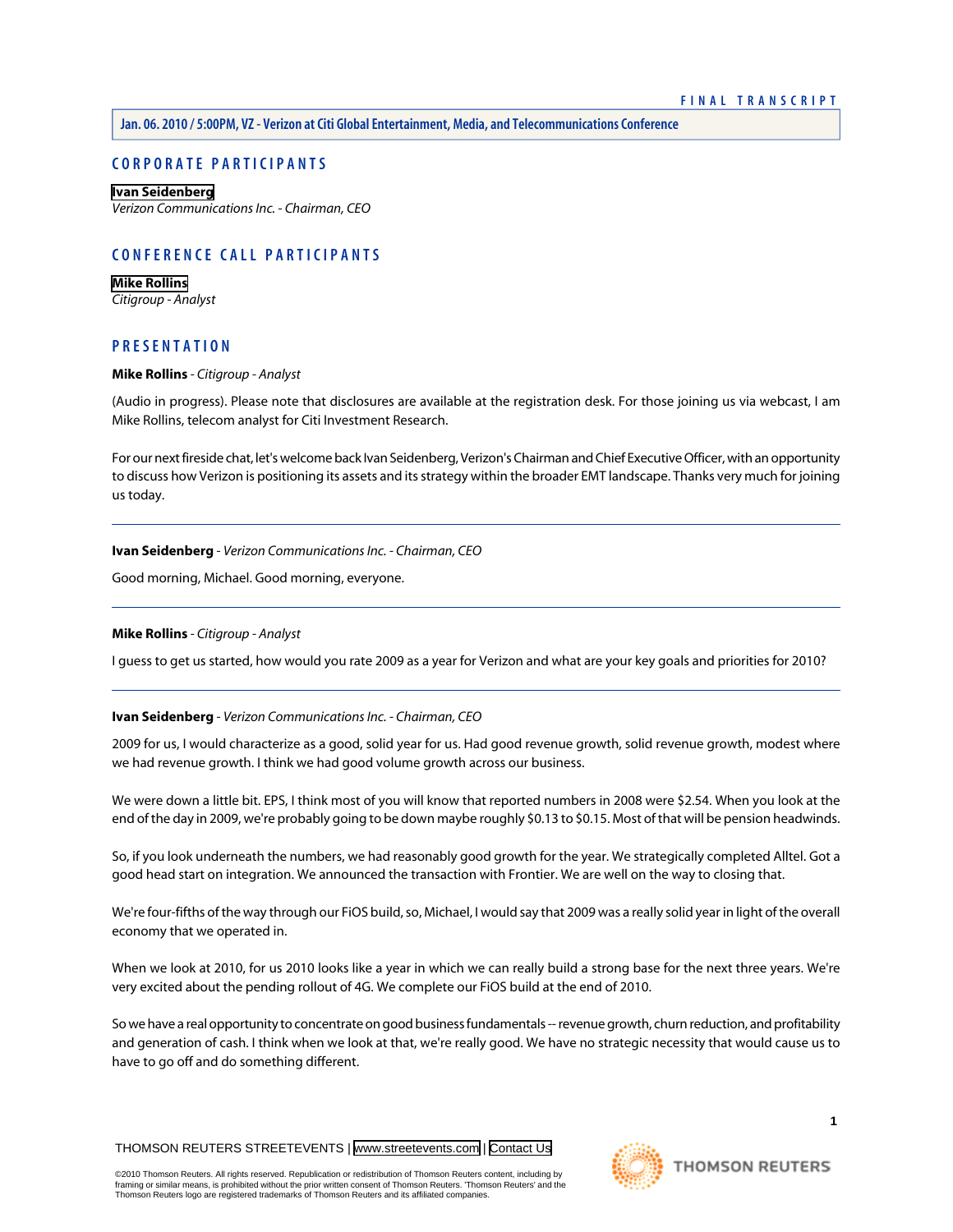Opportunistically, we always keep our eyes open, but for the most part, I think we are in a very stable position to have a productive year in 2010.

#### **Mike Rollins** *- Citigroup - Analyst*

So, you know, when I think back to our conversation last year that we had, at that point in 2009 you were hoping to maintain or grow the earnings level at Verizon, in spite of some of the economic headwinds that you recognized at the time. Can you talk a little bit about maybe the impacts in terms of what might have affected the earnings outlook then to what you're describing today, and how investors should think about those incremental investments that were made in the business?

#### **Ivan Seidenberg** *- Verizon Communications Inc. - Chairman, CEO*

I think, well, if you just dig a little deeper, all of you know this, if you look at the pension headwinds and the discount rates, so you have all those sort of financial, almost non-cash items that are affected, so we ran up against all of that in 2009.

But setting that aside, if you looked at the organic growth of the Company, we had puts and takes, but we did okay. And I think that if you looked at -- for example, we'll end up the year very well in wireless growth.

Just as an example, if you look at the fourth quarter, we indicated that we were hoping for a postpaid growth of -- retail postpaid of over 1 million net adds. That's what our CFO talked about, I think, a couple of conferences ago in October, November. I think when the numbers come in, it's pretty safe to say we'll have beaten the 1 million net adds for the quarter, so we feel good about that.

So in light of a very difficult economy, we saw good sustained growth there.

We also will see a surprise in the fourth quarter in that our reseller numbers will be much bigger than they have ever been, and to us, that's a good indication that we've done a better job at penetrating the different segments of the space, keeping our focus on our bread and butter, which is our post-pay, but also gaining some traction in the prepaid -- not the prepaid -- but the reseller market. So that's a good issue.

Probably the biggest negative for us in the year was that we didn't make as much progress on the wireline side. I think, without question, we continued to see a combination of the economy impacting enterprise and access line losses impacting that business.

What we did, about midyear, was we got real aggressive on cost, so we put a bunch of programs in place to go much more aggressively at the cost issue to offset some of that impact, and so we are looking for a better mix, a better inflection point in 2010 where the cost-reduction programs we've put in place will have great payoffs and to actually put in, Michael, a more continuous focus on cost reduction in 2010.

So, I think when I look at the puts and takes of it, really good strong wireless growth and much more focus on costs to offset some of the secular issues in the wireline.

#### **Mike Rollins** *- Citigroup - Analyst*

You know, one of the -- just to round out this part of the discussion, one of the things I just noticed -- the occasional time I got to watch TV during the fourth quarter -- it seemed like there was just a pick-up in advertising, particularly around your fourth-quarter promotions and the emphasis on the network, and you highlighted the better postpaid growth that you got.

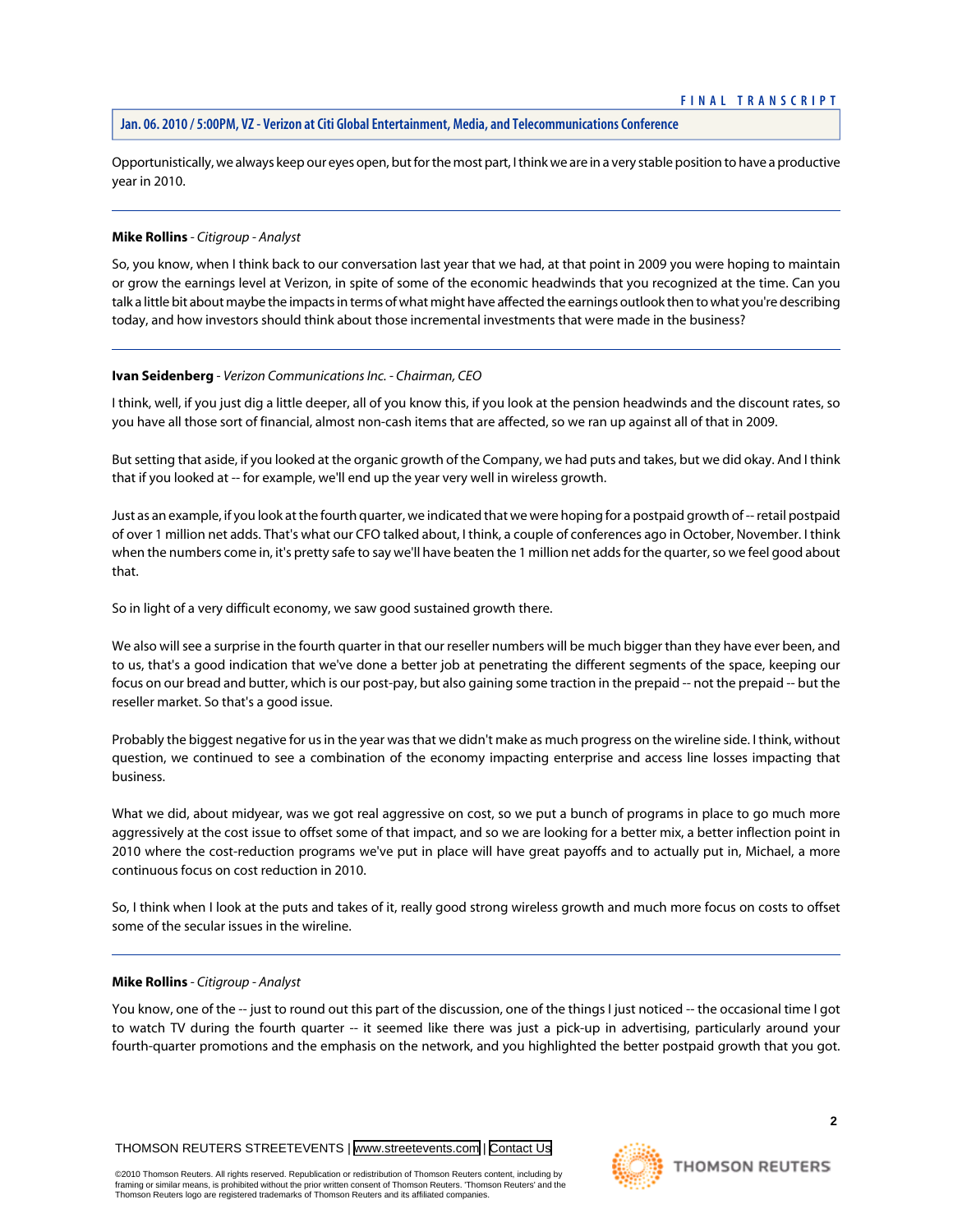But should investors start to expect a higher level of investment in marketing now, as we push into this 3G and eventual 4G world and as companies try to differentiate themselves?

#### **Ivan Seidenberg** *- Verizon Communications Inc. - Chairman, CEO*

It's an interesting question. I heard that Dan got the same question.

Here's what I would say. I think that our level of marketing expense is pretty aggressive and it's pretty consistent. It deviates a little bit from quarter to quarter, so you know, third quarter was a little bit lower than second. Fourth quarter won't be much different than our normal run rate.

But the real important issue going forward is whether we have done better at fixing the value proposition. So, instead of having to compete on handset pricing or compete on all-you-can-eat plans, I think the issue is you have to compete to some extent, but you have to improve the value proposition.

So in our case, a big focus on tiered data plans. Improving the mix of iconic devices on the wireless side. More vertical services in our FiOS. So I think I wouldn't put for us -- I think we need to think of Verizon differently than you might think of some of the other carriers. We need to strengthen the value proposition so we don't chase price as much as investors would think we would have to.

And I think the fourth-quarter numbers will show you that. I think that the messages that we have, about the quality of our network, about the value proposition, they are reasonably strong in the marketplace.

#### **Mike Rollins** *- Citigroup - Analyst*

Taking a step back, how would you say the economy is affecting your business today? Are you seeing any movement in the trends if you look at the wireless business or the wireline enterprise business?

# **Ivan Seidenberg** *- Verizon Communications Inc. - Chairman, CEO*

This is a hard question. All of you make a living monitoring this. As some of you may know, I participate in The Business Roundtable so we discuss this amongst all the CEOs.

Here's the dilemma that we all see. Broad economic indicators should suggest the economy is getting stronger. Unemployment is not tracking that. So almost every sector, because of the economic downturn, almost everyone in all the sectors put in productivity programs that have created much more efficiencies, so I think there's a lot of capacity that has to be increased in the system before you will start to see hiring.

So the problem that we're facing is we're not seeing this economy respond by having new jobs. So I still think most people would say there is a lagging indicator on employment. I'm concerned that that indicator will last a little longer than most people think. So we're not looking at, for the better part of 2010, any significant improvement in hiring.

Now, you know in some service industries, you will see more part-time work and you will see some more entry-level work. That's not really the places that's going to drive economic growth.

The other unspoken issue around the economy is the evolution of the administration and the Congress's handling of a lot of issues. So what we're finding is that, unspoken, almost every sector has a series of issues that people are concerned about - higher regulatory costs, higher taxes, high transaction costs, and so, no one wants to come out and complain about, so to speak,

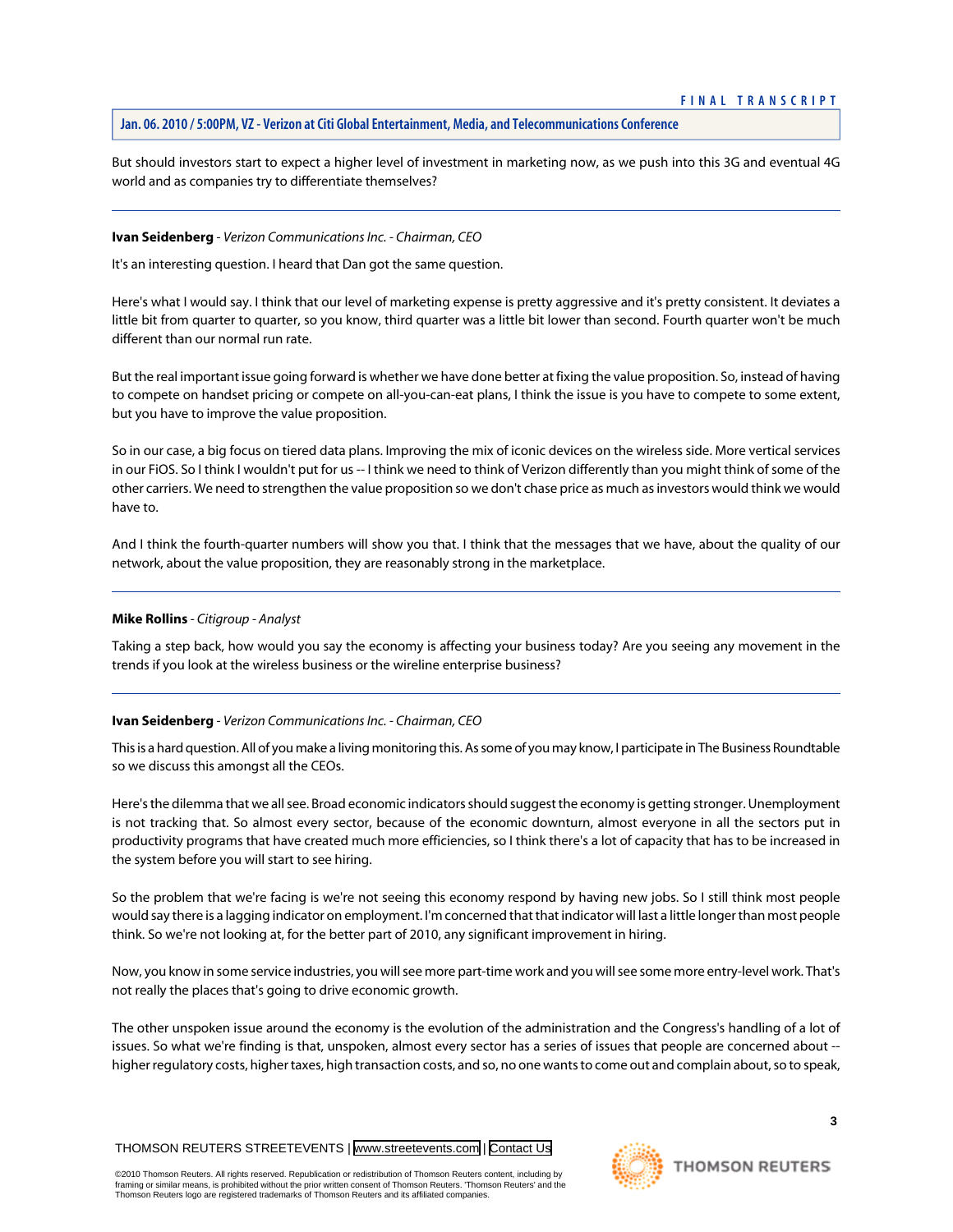what's going on in Washington. But every sector represented at the business roundtable has a series of issues where companies are keeping their powder dry, anticipating higher government costs coming out in 2010.

So I think the two issues in 2010 -- real employment growth and a lowering of the government's costs -- that are lurking beneath the surface that everybody is waiting for that to come to bear.

#### **Mike Rollins** *- Citigroup - Analyst*

Shifting back to the wireless side of the business, you talk about not wanting to chase price, and alluding to your strategy on the pricing side. Do you see the opportunity to grow data revenue being substantially greater than some of the pressures that we continue to see in the voice side of this industry?

#### **Ivan Seidenberg** *- Verizon Communications Inc. - Chairman, CEO*

Well, that's been our experience. As many of you know, we have data plans at the low end, \$9, at \$20, at \$40. We even have a prepaid data plan.

So we've really tried to experiment segmenting the market to see where it is. Frankly, we have to address this issue long term because in the final analysis, voice dilution will continue, and we either sell bundles of data or we don't make up that difference.

So I think if you look at the drivers of it, data, 35%, should go to 50% to 60% of revenues over a reasonable period of time.

I think the unmeasured aspect of data will be video. The experts would suggest that maybe in five years, 50% to 60% of mobile traffic could be video. Even if that's off by a little bit, it's still a big number, so I think the drivers of more data and more bundles are there.

The key for us is to get out in front of the architecture issues, the distribution issues, and to make sure that the market -- the customer is conditioned correctly to pay for the value of that. That's been the biggest difficulty there. But I think that's happening.

#### **Mike Rollins** *- Citigroup - Analyst*

One focal point as a Company in the second half 2009 was bringing new handsets to market to catalyze the improvements in data revenue and data contribution with new handsets like the Droid. Are you seeing that progress where you wanted it to be?

#### **Ivan Seidenberg** *- Verizon Communications Inc. - Chairman, CEO*

Absolutely. I think we've had two or three handset introductions in the fourth quarter, the Eris, the Storm, and the Droid.

I guess yesterday was the Google with the Nexus and the Palm Pre, so the answer is yes, there are more devices coming out that are more complete, have more capabilities, are not quite the same as the iPhone but are close enough that the market is very interested in it.

So I think what you will find as we move into the first, second quarter of this year, more manufacturers will put their best product out there and you will see the smartphone revolution continue to expand. So I think that's a good thing.

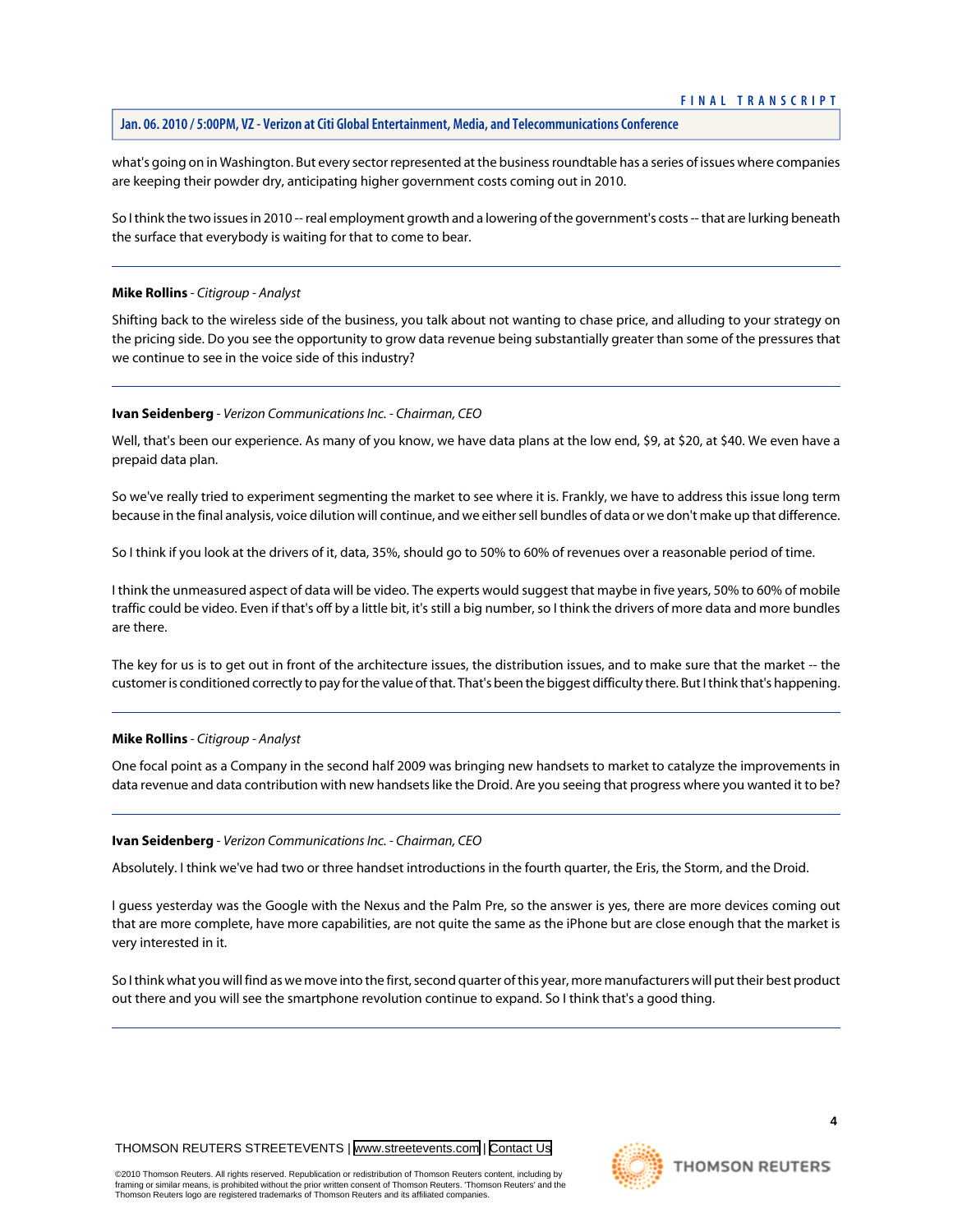# **Mike Rollins** *- Citigroup - Analyst*

If you look at the evolution of the FiOS franchise, what surpassed your expectation and where do you see that you have more work to do?

# **Ivan Seidenberg** *- Verizon Communications Inc. - Chairman, CEO*

In FiOS, the two things that pleasantly surprised us was the strength of ARPUs and the consistently improved performance on churn.

So, just to comment on that, we have good product, we have good content, we keep adding vertical features, we keep expanding the capability of the system, and there has been a corresponding response by the market and we are constantly seeing steady improvements in those two categories.

The two places that I'm a little frustrated with, because we've got more work to do, is there still is an operational complexity associated with getting FiOS into the market, finishing the build, homes that have two and three ONTs.

The whole provisioning process, there still is a series of issues with that, which are all solvable. It's better today, Michael, than it was two years ago, but it's not exactly where it should be. It should be seamless, it should be done in two days -- people should be able to provision their stuff over the Net and we still have work to do on that.

I think, by the way, the operational complexity, to some extent, has been gating the significant opportunity growth in net adds. So I think that that's an issue.

The other issue is that we've been a little slower on the trigger on the multiple-dwelling unit issue, which is the high rises and apartment buildings and all that kind of thing. We're finding that the gravity of getting into a 30-story building, dealing with the landlords and the cable companies and all the customers in those buildings, we are doing it but it's taking a little bit longer.

So as we look at the future, those are two fixable issues, but they do affect the timing and how quickly we can grow the business model. So I think as we look at 2010, the lessons we've learned with FiOS is people are confident about the fact that we can constantly retain and lower churn, increase ARPUs, and focus more on steady penetration than a big promotion that drives a lot of net adds in one quarter and you find out you have a lot of operating issues that go with that. So I think you're going to find us try to time the growth of this a little bit better.

Just the last point on this, in markets in which -- if you look at FiOS introduction and the way we do this, you look at offices open for sale, so if you have an office that's video capable and you look at these numbers, open for sale for six months, 12, 24, 36, there is a really steep improvement in penetration. So where we have offices open for sale for more than 36 months, our penetration rates are at 35% to 40%. In some markets, we are close to the 45% to 50%.

So our confidence level about the winability and scalability of the issue is there. If we have a challenge, it's to get all these transaction costs crushed out of this thing so we can get the growth going a little quicker. So that's kind of the thumbnail sketch of where we are on that.

#### **Mike Rollins** *- Citigroup - Analyst*

I'm thinking about two goals, as you've, I think, put out there over time, going back four or five years ago, I think your original goal for FiOS was to be net income positive somewhere around this timeframe. How are you doing towards that?

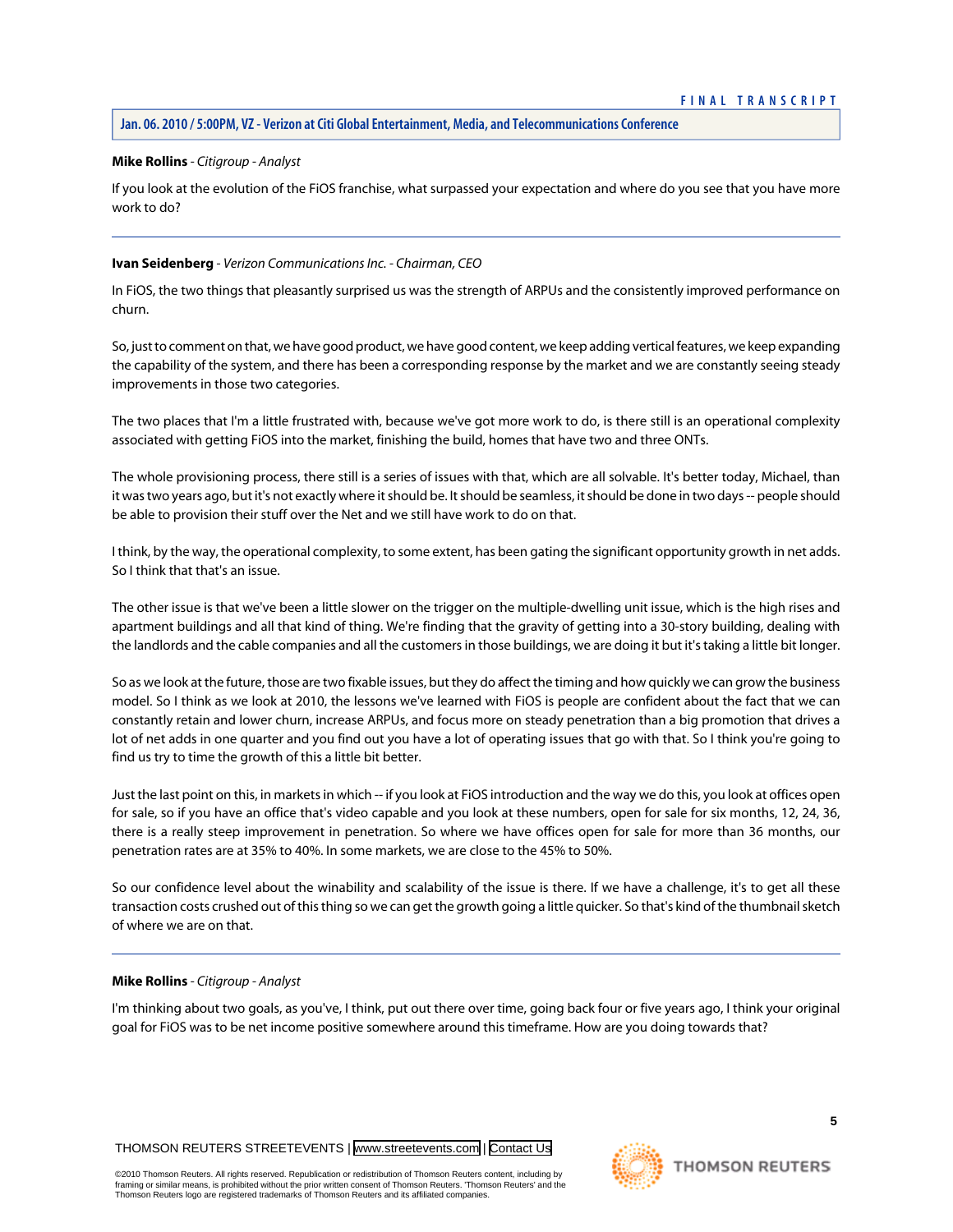And then the second part of it, as you think about the issues that you described, the pluses and challenges, I think the goal was to do roughly 1 million adds for FiOS a year.

**Ivan Seidenberg** *- Verizon Communications Inc. - Chairman, CEO*

Right.

**Mike Rollins** *- Citigroup - Analyst*

Is that still an achievable goal?

#### **Ivan Seidenberg** *- Verizon Communications Inc. - Chairman, CEO*

The -- without giving guidance but looking at the broader picture, we turned EBITDA positive in 2008.

Our goal was to be operating income positive in 2009, which we are close to but not quite there, and then, net income positive the year after that. So I think clearly the goal this year is going to be operating income positive and get to net income positive out into the future.

In terms of the net add number of 1 million a year, the way I would think about it is we're going to think about it more in terms of penetration, so I believe that will produce a net add number, but the important thing is to show steady penetration gains every month. And whatever the net adds turn out to be, they turn out to be, as a way to look at it.

So where are we now? We are averaging just under 30% for the whole property. Our goal is we think -- my people think they can get to 35%. They are not going to get paid very much if they don't get it to 40%.

So, the issue is there's a gap to get from 28% to 40%. The question is how quickly can we get there. And the reason I want to de-emphasize the quarterly net add numbers, we need to sort of figure out over the next year or so, how do you get to that 40% penetration?

# **Mike Rollins** *- Citigroup - Analyst*

If you look back to the last five years, you've made very substantial changes in the asset mix. In thinking about that, is there room to go, and do you believe the wireless and wireline assets still belong under the same roof?

#### **Ivan Seidenberg** *- Verizon Communications Inc. - Chairman, CEO*

Michael, here is the way we would think about that question. I'd think, if I understand the question, we're not going to change the asset mix by subtracting lines anymore. I think we're kind of finished with that.

We are very excited about the Frontier transaction that's on -- it's on plan, it's on schedule. It had a lot of progress, so we should close that first part of the year at some point.

The -- we'll always be willing to add more wireless to the mix, or maybe more vertical software applications to our product mix. So I don't think our asset mix will significantly shift because of some more sales of lines.

Now, your question about wireless and wireline. We don't think of it that way anymore. When we finish the build on FiOS at the end of 2010, a little over 70% of our wireline access footprint will be covered by FiOS. And then when we roll out 4G at the end

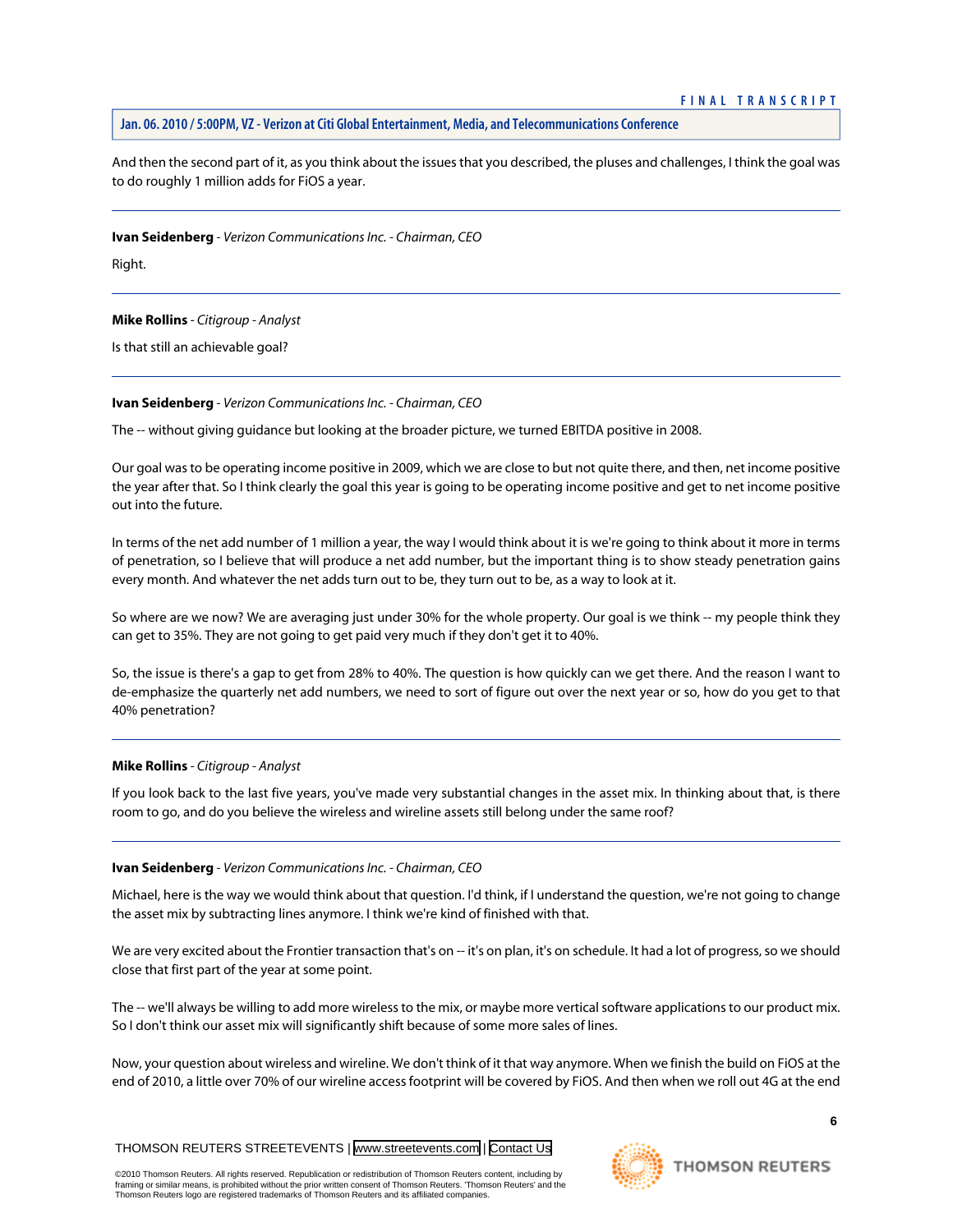of this year, we think of our business as how many broadband-capable connections do we have to our customers? And then we look at a global IP network that we have that spans the entire planet.

And so, our view is that the mix of assets should produce a different growth profile. And if we do that well, it should produce a different valuation model for the way the Company is looked at.

So what I wouldn't want anybody to think is that because we had fewer access lines, somebody will always value a fiber-enabled line the same way they value the copper-enabled line. So what we need to do is we need to prove that the changes we've made in our structure and our mix will produce a different growth profile, and we're pretty sure that's the case.

Obviously, we are a little frustrated with all these things like discount rates being so low and pension headwinds, which are not investor issues. They are our issues. But once we sort of get through that, the underlying organic performance of the Company is going to be much different because of the asset mix.

Last point on this is when you look at our wireline business, and look at the percentage of asset that is global IP versus local access, you will find that one-third to 40% of the asset mix is probably from the former MCI.

So we're not looking at the issue of wireline the way you asked the question. So do they belong in the same house? Absolutely, because I think they become an integrated whole looking at broadband and giving us the scalability to keep costs down.

#### **Mike Rollins** *- Citigroup - Analyst*

So these collection of assets together, how would you rate your conviction in the ability to return back to meaningfully positive earnings growth with the asset mix that you've put together now?

#### **Ivan Seidenberg** *- Verizon Communications Inc. - Chairman, CEO*

Well, you know, this is my -- this is our mantra. So I think that when you get finished with all the dog ate your homework excuses and you look at all of the issues, I think investors, other than 2009, have looked at the fact that, given beneath the numbers, we have shown some growth.

2009, we ran against the market, but so did the whole sector. So I think the issue is for 2010, I think when you update your models, you normalize for things like the Alltel trust properties and you do your pension assessments and all your tax numbers, and you'll get all that on the earnings call, I think you will see that there is a reasonably good prospect to see some growth in 2010.

#### **Mike Rollins** *- Citigroup - Analyst*

In late December, I noticed an 8-K filing that hit the Web, and it was discussing some of the ongoing succession planning and some special performance-based grants that you gave two of your executives -- two members of the executive team. And so, it just raises a question for me, first, give us a little more color, if you can, on what it was referring to in terms of the succession planning, and how do you want investors to think about your future tenure at the helm of Verizon?

#### **Ivan Seidenberg** *- Verizon Communications Inc. - Chairman, CEO*

So, is everybody familiar with the 8-K, do you think?

THOMSON REUTERS STREETEVENTS | [www.streetevents.com](http://www.streetevents.com) | [Contact Us](http://www010.streetevents.com/contact.asp)

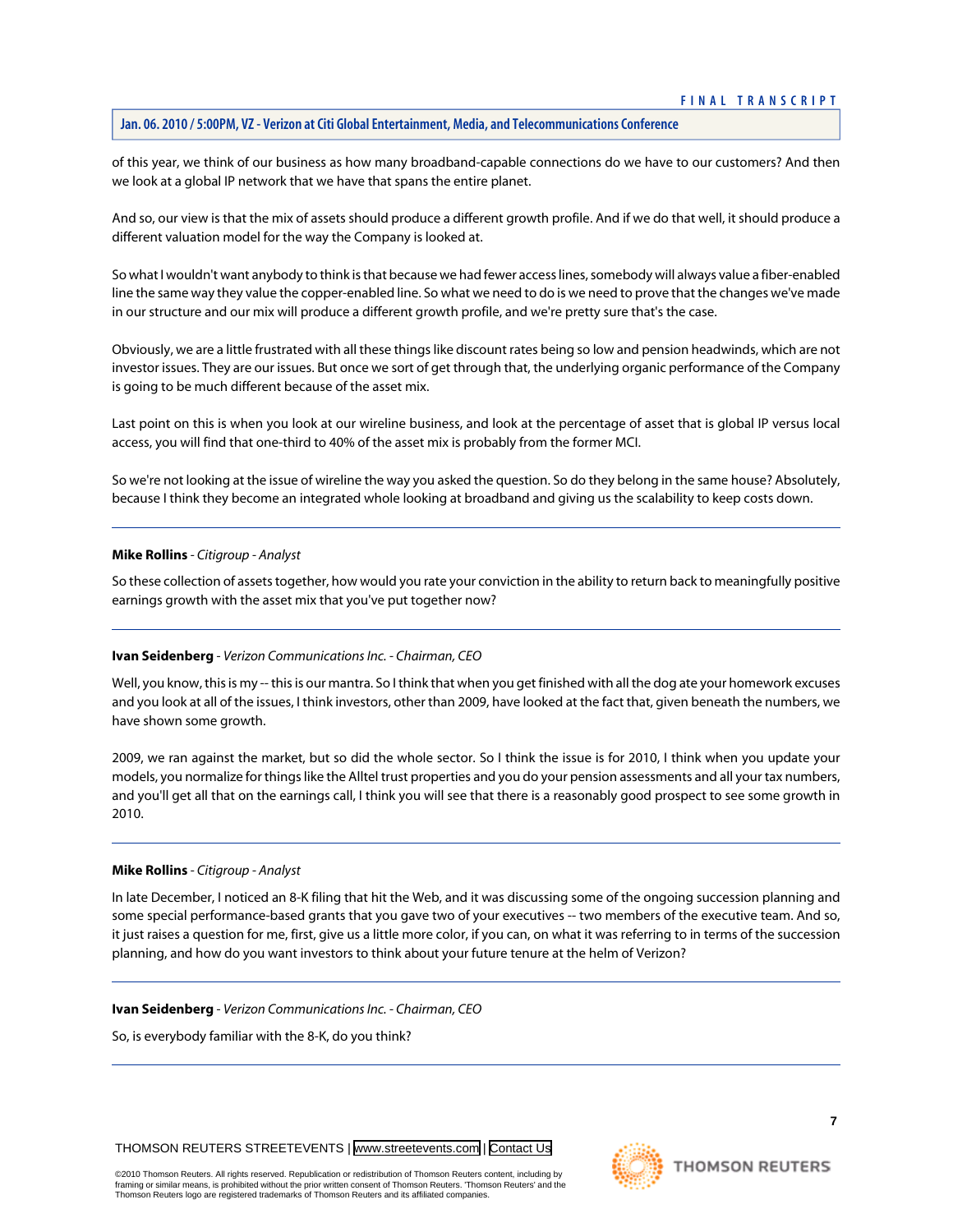#### **Mike Rollins** *- Citigroup - Analyst*

You can probably give them a little (multiple speakers)

# **Ivan Seidenberg** *- Verizon Communications Inc. - Chairman, CEO*

No, I don't feel like I want to get into this, but it's okay. We made an 8-K filing at the end of the month in December that basically gave Lowell McAdam and John Killian, the Board did, a retention agreement to remain with the Company for three more years based on some performance metrics -- and by the way, they were absolute performance metrics against performance of the Company.

I think the way to think about it is that our Board and myself, we've come to a sort of an understanding that we have very strong management. We are very convinced that we have a very deep bench up and down the line. I think that it's important that the Board sends a signal to both Lowell and John that they are important for the long term, and so they offered them a special retention deal, which I am fully supportive of.

And my role in this is to help the Board and the management team move through a succession that should be completed within the term of the retention agreement, which is three years. That's kind of the way I think about it.

# **Mike Rollins** *- Citigroup - Analyst*

Moving over to the Verizon Wireless partnership, the operations of Verizon Wireless have clearly been very successful for a number of years now. But structurally, when investors pontificate about it for both Verizon and Vodafone, the structures seems suboptimal. And so, what I'm wondering about is as you think about all the work that you've already done to restructure the Verizon asset portfolio, where does this sit now as an issue or priority for the Company?

# **Ivan Seidenberg** *- Verizon Communications Inc. - Chairman, CEO*

Yes, this is obviously the subject of never-ending discussion on this. So here's the way we think about this.

Let's just start, just one quick bit of history. Vodafone deserves a lot of credit for understanding that by combining our asset base in 2000 and their asset base in 2000, it gave us the national footprint to create a special asset, okay? We insisted at the time that we have operating control, so we can win or lose on our own ideas and our own ability to execute. So we have without question operating control, including the use of cash in the business. Okay.

In return for that, Vodafone said that they would have the option to decide to exit and that any cash that gets built up in the business would be dividended out to the two partners. We thought that was a perfectly good deal.

So here we are 10 years later, arguably one of the better wireless franchises, not just in the U.S. but probably globally. So we don't think about this as an issue -- as a problem. Okay? We could continue to run this business the way it is forever. I don't personally think I would do that if I were them, but that's their call.

So I think, generally, partnerships after some period of time, they dissolve. This is a special case because it's so big and it's such a big part of our Company that it becomes a financial challenge.

From our perspective, from our shareholders' perspective, it's a straightforward financial transaction that we were offered the opportunity to buy ourselves. We would do it if the price were reasonable. We don't need to do it, Michael, if the price is out of the ordinary because we don't need to destroy our Company to make that happen.

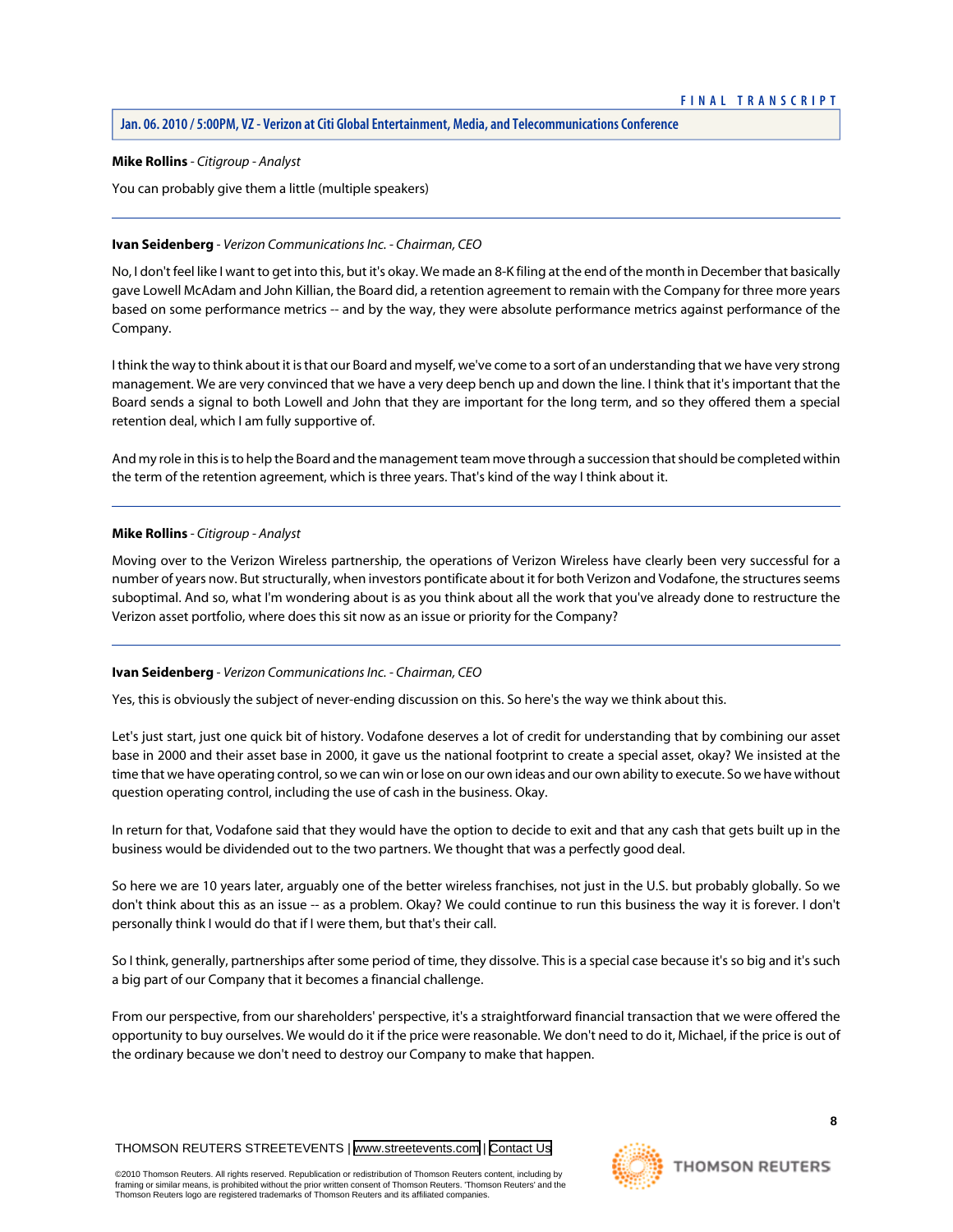So this is not a high priority on our radar screen. If it turns out that a year or two or three or four, whatever it is, that Verizon Wireless builds up cash and there is no other use of the cash that would make sense for growth, then there will be the decision of the Verizon Wireless Board to dividend out the cash to the two owners. So we're good with that.

So I think the suboptimal structure is not as much our issue on that, but I would be clear that if the opportunity presented itself we would buy it, but we won't do anything destructive on it. It's not really one of my top priorities right now.

#### **Mike Rollins** *- Citigroup - Analyst*

Going back to the wireless side, we talked a little bit about pricing. One of the real changes in the last few years in this industry is that prepaid and these hybrid pricing has become significantly cheaper than postpaid pricing, which historically was not the case. Are you seeing impact in the way you run or price the business from this new emergence, this new form of competition in the sector?

#### **Ivan Seidenberg** *- Verizon Communications Inc. - Chairman, CEO*

Yes. We've made the case that prepaid and the reseller have not cannibalized our postpaid base. Most investors agree, and then they don't believe that. And then they look at the numbers and they say, okay, they sort of beat the game for another quarter.

So I think where we are in this is it's inevitable that there will be structural shifts in products and pricing plans, but here is what I would say to that. The postpaid market will be driven by smartphones, by current devices. 4G will come along and offer a new value proposition. Video.

So I don't think that the prepay or the reseller market will attack the value proposition as strongly. They may try to win over some customers by lowering price and offering some features. You know, TracFone, some of these others that are offering some simple data.

But I think that as long as we continue to offer the exciting big data, video, iconic devices, we could sustain a level of growth there for a while to come. Okay?

On the same token, Verizon itself has never been all that successful in the prepaid. It's not been sort of our bread and butter, but we have gotten a little more traction in reseller, which you'll now see in the fourth quarter. You'll see some pretty significant numbers for us in terms of reseller numbers out of that area. So the answer is we'll keep being smart, keep focused on it.

Both issues, by the way, require us to be very diligent on costs. So the other thing you'll see is continue to use our scale to drive the underlying costs of our business to make sure that we have the capacity to deal with pricing as it comes up. And we traditionally have been the lowest cash cost carrier, and we're going to continue to focus on that.

#### **Mike Rollins** *- Citigroup - Analyst*

Building off from the comments that you talked about in mobile data revenue, one of my surprises in the last couple of years is that mobile data revenue, including messaging, is now bigger than the consumer broadband revenue if you total up all households -- cable as well as the telcos. And so, I quess the question becomes is mobile broadband getting to the point where it starts to substitute for DSL in some of the wireline broadband applications? How do you think about that as both an out-of-region and in-region provider of the service?

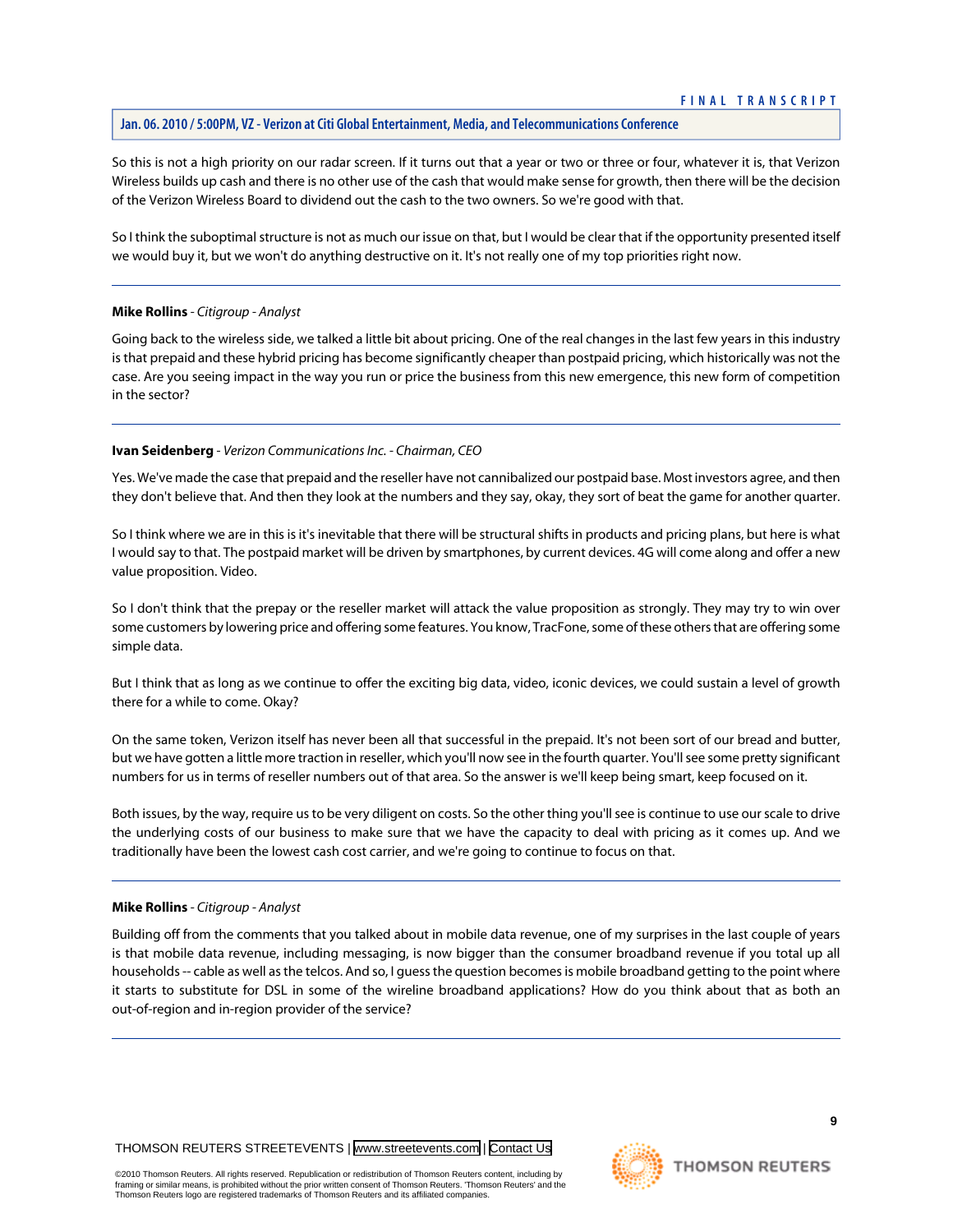#### **Ivan Seidenberg** *- Verizon Communications Inc. - Chairman, CEO*

It's a fair question. I think the short answer to that would be in the early years, it's really not substitutable; it's sort of additive. Five, six years out, there's going to be some substitutability.

So as 4G is fully deployed, or as WiMAX is deployed, or as people do a better job of WiFi, you could get some substitutability. I think right now DSL is much more subject to competition from cable modems than it is from wireless. But in the longer term, that will happen.

But look, the gating factor -- there's another way to look at this. You know, those of you who study this industry will recognize this phenomenon that voice has become so inexpensive that it's -- a lot of people would say it's -- the marginal cost of offering voice over landline network is so low, it's almost perceived to be free.

But when you look at mobile, if we can solve the spectrum issue, and we can -- if all the carriers can solve their network issues and we can figure out efficient ways of deploying more capacity, there's a chance of actually having the customer pay for some of the broadband and wireless that they don't pay for in the landline business.

It's very interesting. All of you know this. You can walk around Hong Kong and you could make a free call walking into any store, but people still make calls on their mobile device and pay whatever they pay. So what I'm getting at is I think they have a chance, if the industry uses good adult supervision on this, as to condition the market a lot better than we did by allowing the landline business to become almost marginally free for voice.

#### **Mike Rollins** *- Citigroup - Analyst*

Moving over to the LTE strategy, can you talk about how much of a priority that it is to not only hit the goals that you've laid out, which I think are 100 million covered PoPs for 2010, but the potential to even accelerate that, given the strength in mobile broadband demand that these smartphones and data devices are now generating?

#### **Ivan Seidenberg** *- Verizon Communications Inc. - Chairman, CEO*

Look, 4G to us is very important. I think as a strategy, it's got economies of scale. You get 4X worth of the efficiency. I mean, Dan mentioned it in his comments and he is right on in that.

Our view of the 700 MHz spectrum is that you get a single frequency across the country, you don't have to blend radio frequencies. It should make the electronics more efficient, so we are thinking this is a leading-edge expansion of the pie.

Now when you talk about accelerating 4G, Michael, here's maybe a different way of looking at this. So we're doing all the work on this. We'll go to market later this year, so let's just say it's fourth quarter, okay?

And then, you mentioned we'll hit 100 million PoPs by the end of the year. So, let's not think of it that way. The day we go live, whatever day that is in the fourth quarter of this year, in less than 24 months we will be almost 80% covered in the country. So, when you think about this not on a calendar-year basis, but think about it from the day we start for the next 24 months, we are deploying to close to 85%, almost 90% of the country.

So the issue is, could we accelerate that? Okay, we'll think about it. But the fact is that is an extraordinarily aggressive schedule. So our view is we are really excited about 4G. We've got the infrastructure in place.

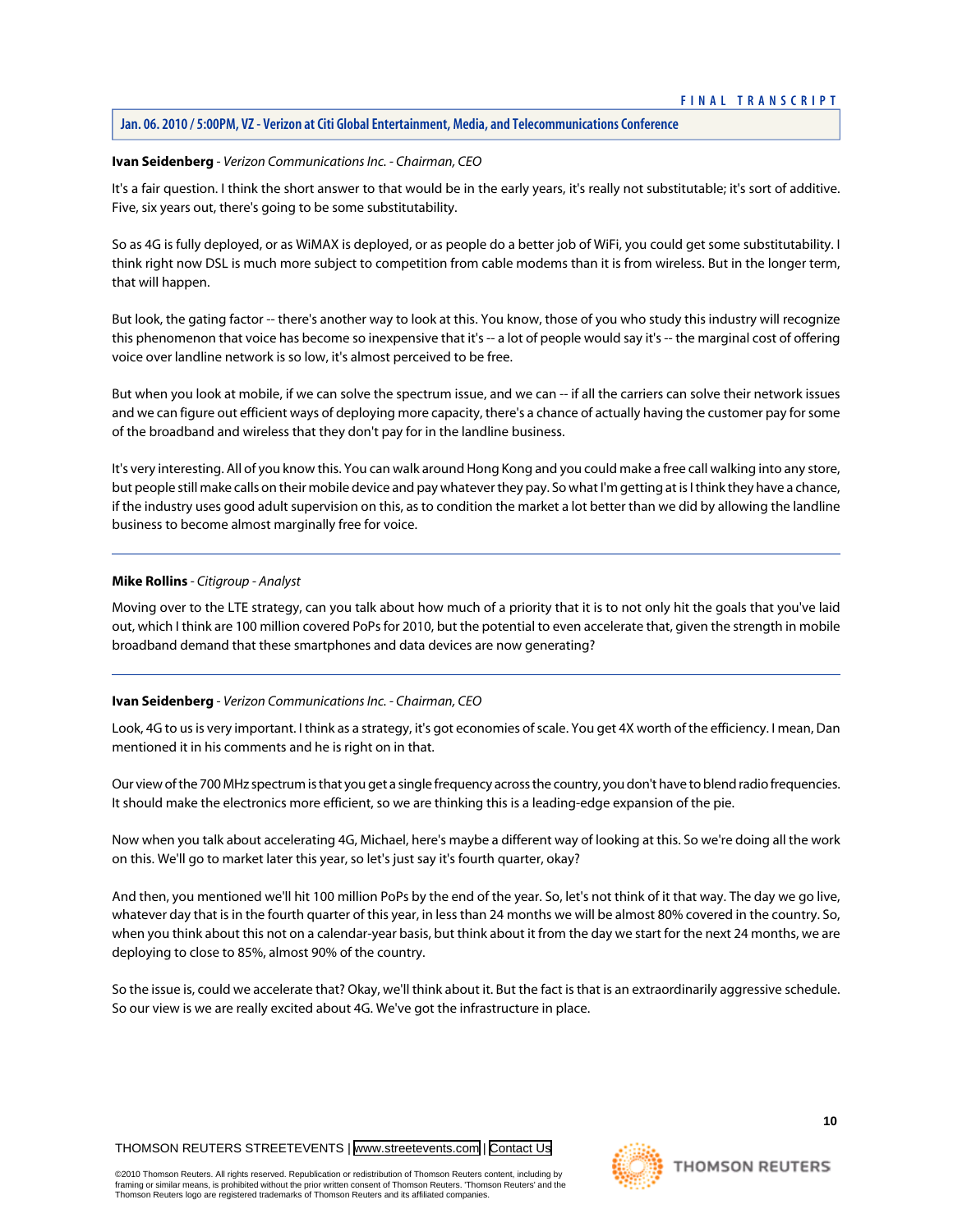The trials are going well. Peak throughputs in Seattle and Boston, where we are doing the trials, are 15 Mb to 17 Mb. We generally don't advertise peak throughputs. We talk average throughputs. Average throughputs are in the seven to nine range, and there's opportunities to make that even stronger.

So we are super excited about the pie-enhancing capabilities of 4G. And to your question are we going to be aggressive, the day we go live, we are on a 24-month march to really bring 4G across the country.

# **Mike Rollins** *- Citigroup - Analyst*

We're going to pass the mics around the room, take some questions from the audience. While we get those mics out there, a question that comes up a lot in the industry these days is, with the success of smartphones, how do you stay in front of the demands of the traffic on the network to keep the network at a good quality level?

And the other question that comes up a lot is how do you think about the possibilities of what an iPhone could do for Verizon's product pipeline?

# **Ivan Seidenberg** *- Verizon Communications Inc. - Chairman, CEO*

You know, I guess being in the business as long as I have, my answer is not going to be all that satisfactory, but basic traffic engineering and dollars, so I think, you know, we've looked at 2G, 3G. We have expectations about 4G. We know what all of you average in terms of your megabit usage. We know it. And if we know it, so does T, and so does Sprint, so does everybody else.

So the issue is, can we get out in front of the usage and the hotspots, and do that in an effective way? Sometimes you get it right. Sometimes you don't. We've spent a lot of time on this, so I think we can get it right.

This business about 3% or 4% of the customers hogging a lot of the bandwidth, well, in three years, 20% of those customers will be using that same average. So I think we have to solve this issue. This is an issue that the industry should solve, and it should do it willingly and quickly because it's a growth issue for us.

Now, what are the answers to it? Genachowski is going to be here? You should be asking him when he's going to get more spectrum for everybody. There's no question about that.

I think the other things that could be done -- certainly we could be sharing information among the carriers better. There could be better infrastructure sharing. And frankly, a little bit more capital by some of the carriers put into this issue. And I think you will see this.

So Michael, I think the way you get ahead of it is just good execution. I don't think this is a secret magic science. It just needs to happen, and it's a good issue. It's a good issue.

#### **Unidentified Audience Member**

Verizon Wireless has obviously become a huge part of Verizon and, as you mentioned, a huge part of Vodaphone. Does it hit a point where it becomes such a big part of both companies that actually a merger might make more logic than any other transaction?

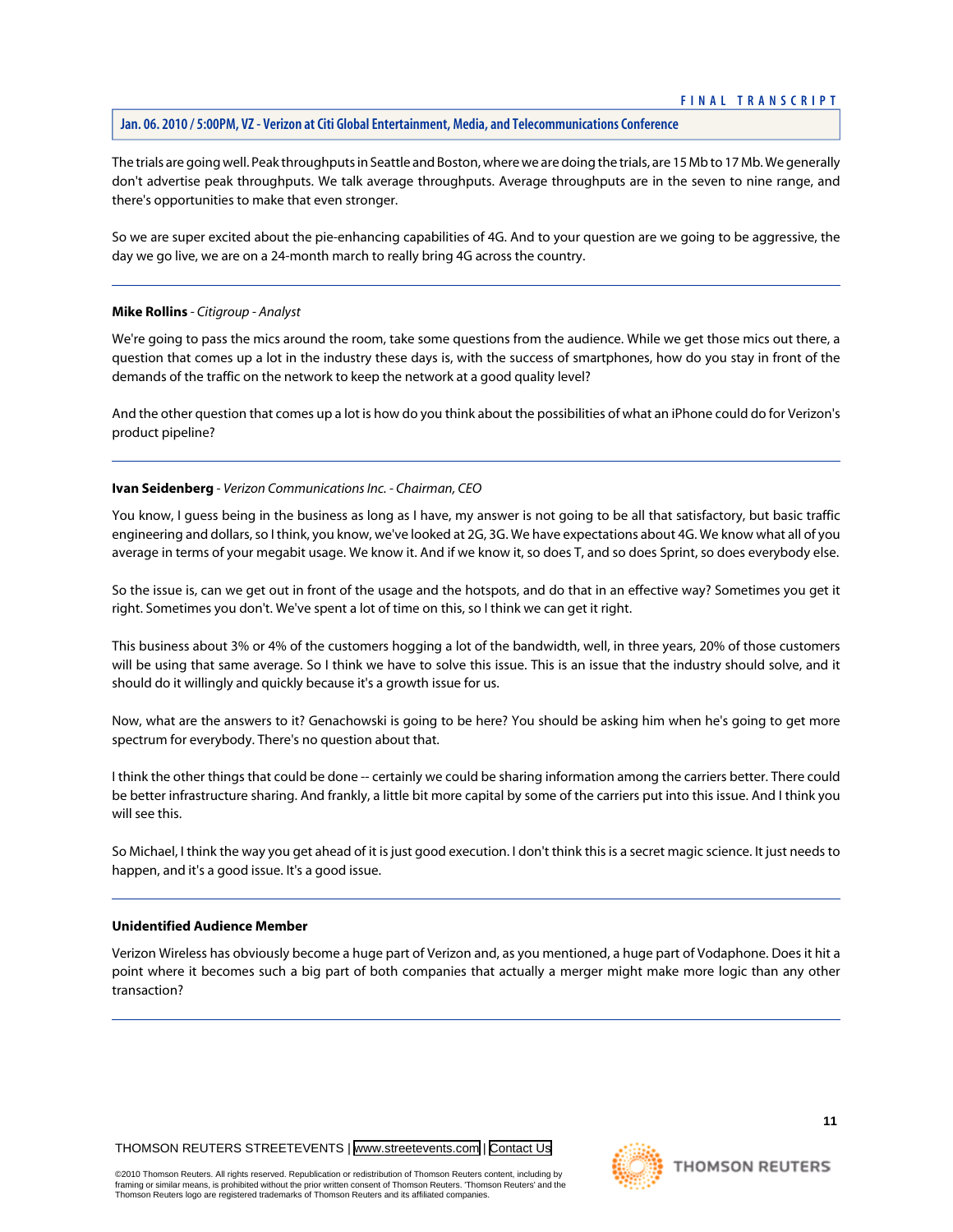#### **Ivan Seidenberg** *- Verizon Communications Inc. - Chairman, CEO*

Yes, well, maybe, maybe not. I think the way I would look at that is -- let me go back to my own history. When you put two companies together, and obviously we've done that a few times, and when you look at mergers, I assume you are thinking of a merger of equals.

#### **Unidentified Audience Member**

Right.

#### **Ivan Seidenberg** *- Verizon Communications Inc. - Chairman, CEO*

Well, in any merger there has to be a controlling view of how to execute and operate a business, and there has to be a pattern that would suggest somebody has to be accountable for executing on the idea up front.

Most investors care about what happens on day one. People get their money, they run and they leave, and then the work starts.

The way I look at it, when you look at Vodafone and us, we have different operating philosophies. So it's not that simple in my mind to say that while the assets might look attractive, how the company would actually evolve is not a simple question. So, I think I don't have a lot of faith that a merger of equals would be the answer.

So then the other two solutions would be one buys one or one buys the other. I think that's also extremely complicated and difficult. I don't see that as a simple solution.

I think in the long term, as I said earlier, we would prefer making the financial decision about when it would be appropriate to buy back our 45%.

# **Unidentified Audience Member**

You've spent some time talking about the change in mix and assets and how that would change the growth profile of your business, and if we look back a few years ago when you embarked on changing the assets, you talked about a 10% total return for the Company when you look at the target of earnings growth plus your dividend yield. Is that still the target? And how far out are we from achieving this, if this is still the strategy?

#### **Ivan Seidenberg** *- Verizon Communications Inc. - Chairman, CEO*

Well, 2009 didn't help. But I think that in 2007 and 2008, we had reasonably good -- the answer to your question is we are still focused on those goals.

If we can get our dividend growth to be about one-third or so of our EPS growth, or 50% of it, so we can grow EPS 6% to 8%, dividend 4%, 5%, that's a good measure, and that's how we think about getting where we need to be. We are not there, but that's certainly the company we are trying to build and create that kind of momentum.

# **Mike Rollins** *- Citigroup - Analyst*

Just another question, again just thinking about the asset mix. We've talked before about DirecTV and satellite. You've talked enthusiastically about how -- great bundle. You've talked about the opportunities with LTE in trying to create to some new products around the bundle with satellite. And you've also talked about some of the scalable content that they have.

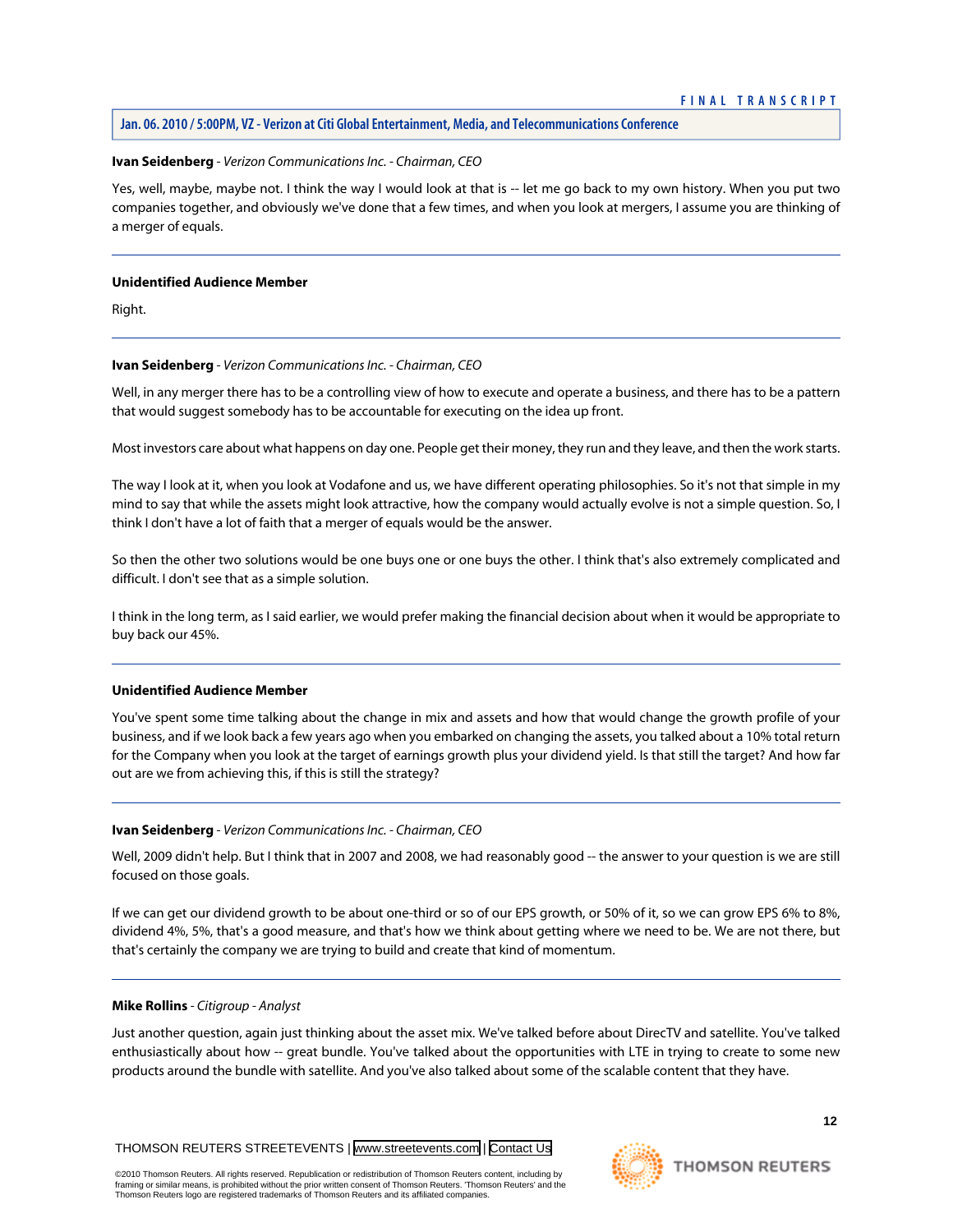Recently in a Reuters report, I guess you responded to a report about the idea of buying DirecTV, that -- the quote was there's nothing to that. We don't have any strategic need. I'm curious if you could talk a little bit more about where the products you think can go over time on an operating or a partnership type of relationship, and why an acquisition doesn't make sense for Verizon?

#### **Ivan Seidenberg** *- Verizon Communications Inc. - Chairman, CEO*

Right. So when I was asked that question, the focus was on an acquisition. And I think when you look at an acquisition, it's a very different discussion than when you look at a relationship with a company.

So, let me repeat. So when you look at do we need to own satellite assets? We have not come to the conclusion that that is a strategic imperative for us. I'm not suggesting it can't change, but every time we think about it, when you look at the breadth of what DTV does, and they do a very good job, it is not our core business all the things they do.

Now, having said that, having a great relationship with DTV is a priority. And we have worked really hard at making sure that we have a good relationship so that as they evolve their business, their TV-centric product, their distribution, that we work with them in ways that would make some sense, and we're doing that.

So I think, Michael, we don't feel owning them is a strategic necessity and -- but I do think a strategic relationship is something we're going to keep focusing on.

You know, if you look at this question from other views, we have self-sustained capability in our strategies in wireless and in FiOS. So, DTV doesn't fix something in our business, but the additive nature of their relationship is important.

Just like yesterday, Cisco announces a telepresence product that works with FiOS. That's symbiotic. You know, the Google Nexus is another symbiotic issue. But, generally, investors, when one company is much bigger than the other or somebody perceives a strategic need, they talk about M&A. Nobody talks about M&A with us and Google or with us and Cisco.

So I think we should think of -- we should give DTV the respect that it's an independent asset with a terrific product and we need to find better ways of working with them.

#### **Mike Rollins** *- Citigroup - Analyst*

In the final minutes that we have, you mentioned some things that were higher and not higher on your list of priorities for 2010. So, as we exit this chat, what are the three key priorities you would like to leave your investors with that you are focused on for this year?

#### **Ivan Seidenberg** *- Verizon Communications Inc. - Chairman, CEO*

Well, I think three -- I will do them in three, but I will give you a couple of subsets.

I think the -- from an operating standpoint, we are going to focus on improving our revenue profile, improving our churn, and improving our margin and cash position. Not that that isn't a goal every year, but we don't have any other strategic distractions from that, and we are very excited about completing the FiOS build by the end of 2010, starting our deployment of LTE toward the end of 2010, so we think the opportunities out into 2011 and 2012 are just absolutely off the charts, but we don't have to sacrifice 2010 to do that.